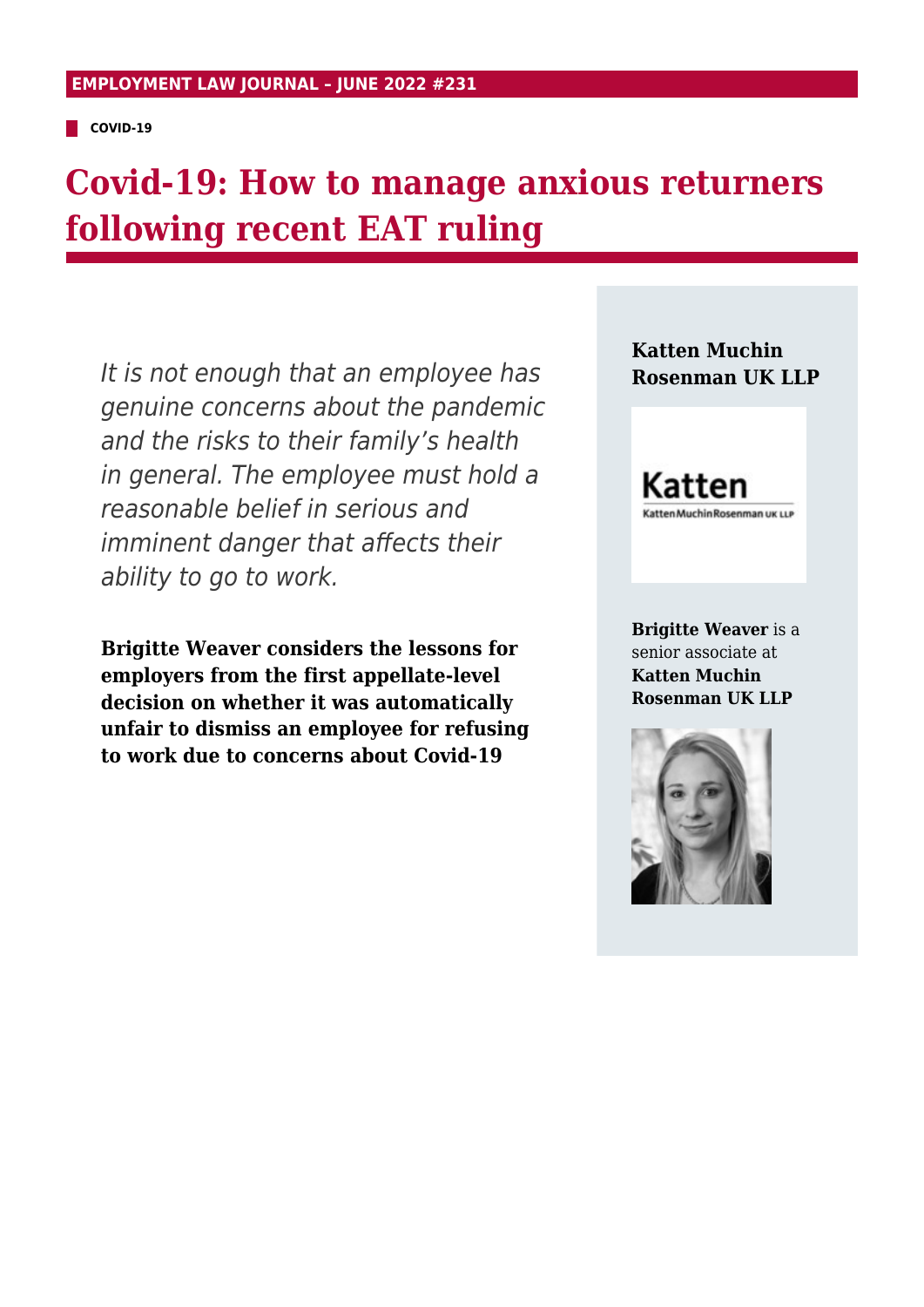# **Covid-19: How to manage anxious returners following recent EAT ruling**

Brigitte Weaver considers the lessons for employers from the first appellate-level decision on whether it was automatically unfair to dismiss an employee for refusing to work due to concerns about Covid-19

*It is not enough that an employee has genuine concerns about the pandemic and the risks to their family's health in general. The employee must hold a reasonable belief in serious and imminent danger that affects their ability to go to work.*

If there is a single lesson that we have learned from the past couple of years, it is that people have had very different experiences of the pandemic. Everyone had different pressure points, losses and even silver linings. The same is true of businesses: some workplaces had to remain open while office-based businesses could move to homeworking. Some businesses suddenly had to work out how to manage a scared and sometimes vulnerable workforce while others had to scramble to distribute technology and work out how to use Zoom.

When managing a return to the office, businesses that moved to remote working can look to those that did not for guidance. In this article, I explore a recent Employment Appeal Tribunal (EAT) decision and emerging themes that might help businesses manage those who are anxious about returning to the workplace.

## **Covid now unlikely to present serious and imminent danger to employees**

In the recent case of *Rodgers v Leeds Laser Cutting Ltd* [2022], the EAT held that a parent with a vulnerable child at home, who argued that he was in serious and imminent danger in his workplace due to Covid-19, was lawfully dismissed when he refused to attend work.

On the face of it, this decision is good news for employers but the facts of this case are very specific. The crux of the ruling was that the employee's decision to stay away from the workplace entirely was not directly linked to the safety of his working conditions; rather, his concerns about Covid-19 were general ones, which were not directly attributable to the workplace.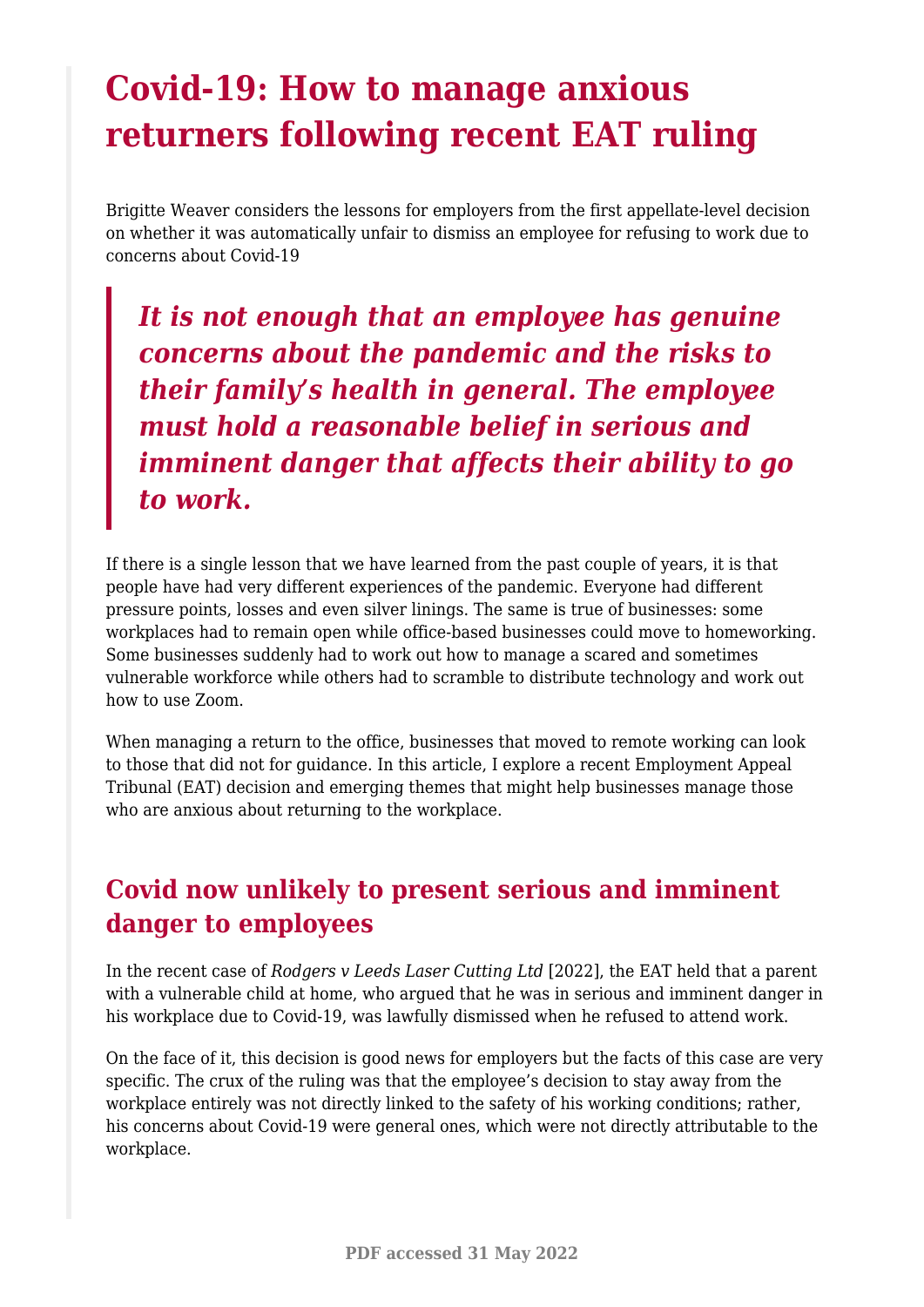### **Facts**

Mr Rodgers was a relatively new employee of Leeds Laser Cutting (LLC). He worked in a large warehouse. On 25 March 2020, shortly after the first lockdown was announced, Mr Rodgers suffered from a slight cough. He attributed this to the temperature and dust within the workplace and did not think it was a symptom of Covid-19. He left work the next day (a Friday) as normal and then, on the Sunday, messaged his manager to say:

*Unfortunately I have no alternative but to stay off work until the lockdown has eased. I have a child of high risk as he has siclecell [sic] & would be extremely poorly if he got the virus & also a 7 month old baby that we don't know if he has any underlying health problems yet.*

His manager responded: 'ok mate, look after yourselves' and they had no further communication. Neither party raised the proposed length of absence, the need for a sick note or self-isolation evidence or the option of furlough.

Mr Rodgers did not attend work for about a month and was subsequently dismissed. He brought a claim for automatic unfair dismissal under s100 of the Employment Rights Act 1996 (the ERA). He asserted that he had left and not returned to his place of work because he reasonably believed there were circumstances of danger that were serious and imminent arising out of the coronavirus pandemic, which he could not reasonably have been expected to avert. He said that due to his children's vulnerable status, he had to selfisolate.

#### **Tribunal decision**

After hearing the evidence, the original employment tribunal held that Mr Rodgers' actions undermined his assertion that he was concerned about the risk of Covid-19 to his children. He admitted that he drove a friend to hospital the day after he informed his employer that he would not be returning to work. He also gave evidence that he had not left home for nine months, yet he admitted that he spent some time working in a pub during the pandemic.

It was relevant to his claim under s100 of the ERA that Mr Rodgers did not raise any concerns with his manager before he excused himself from the workplace. His message to his manager did not raise any concerns relating to workplace danger and he could not demonstrate there had been any such danger.

In fact, an external professional had carried out a risk assessment of LLC's workplace in mid-March 2020. That assessment identified the level of risk of various scenarios, with recommendations to reduce risk. These recommendations referred to social distancing, wiping down surfaces and staggering start, finish, lunch and break times. These measures were already in place before the lockdown was announced. LLC also communicated its safety measures to protect against Covid-19, such as handwashing and social distancing, to staff and reiterated the government's advice about these measures. The tribunal accepted that Mr Rodgers was generally able to maintain social distancing at work for the majority of his role and masks were available.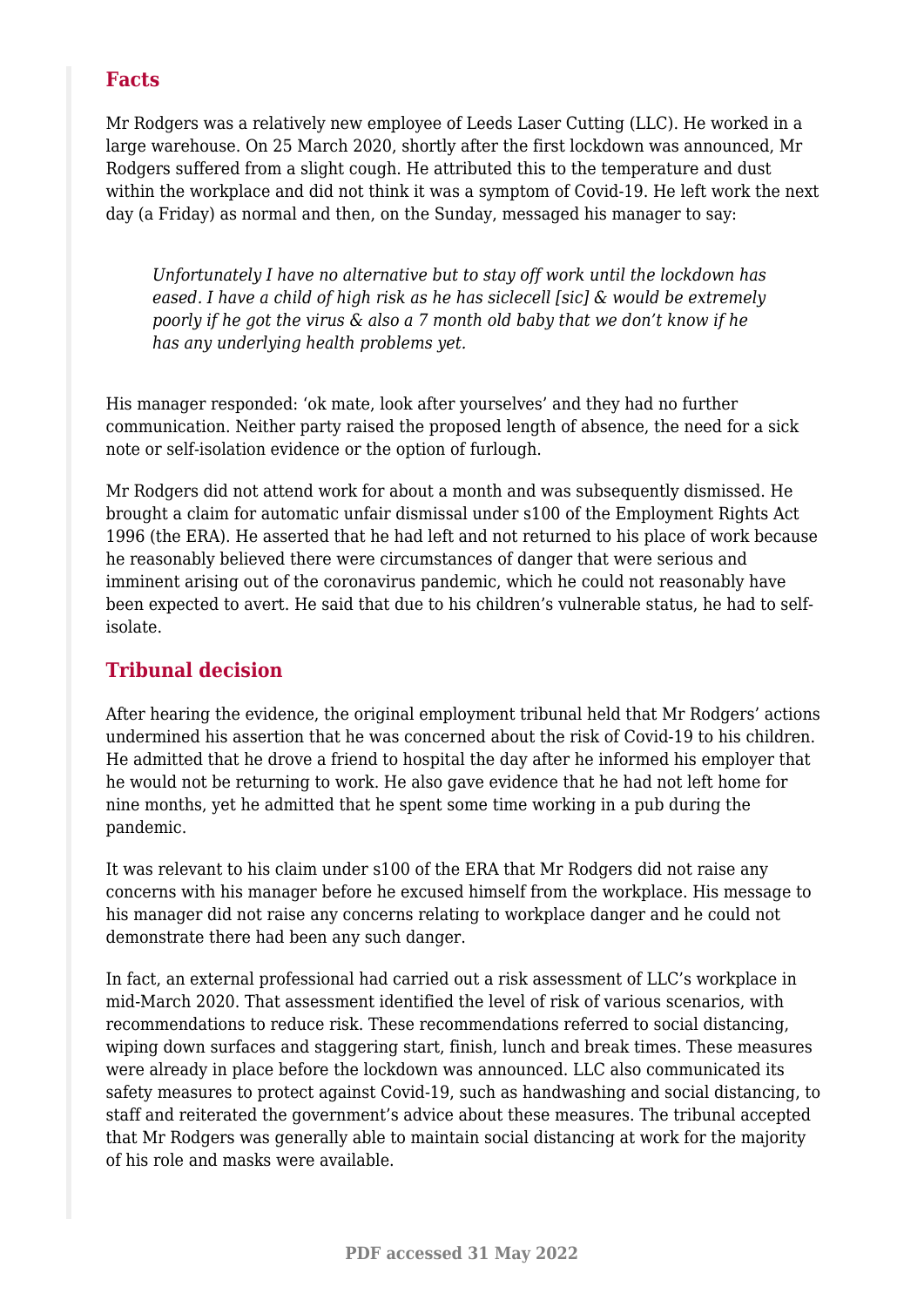### **EAT decision**

The EAT upheld the employment tribunal's decision that Mr Rodgers' dismissal was not automatically unfair. A reasonable belief in serious and imminent danger under s100 of the ERA has to be judged on when the relevant acts took place, and what was known and when. Mr Rodgers had not established the required belief that he was in serious and imminent danger in the workplace. He could have averted the danger of Covid infection by socially distancing, washing his hands and wearing a mask.

As the employment tribunal had observed, Covid-19 cannot be treated as automatically creating circumstances of serious and imminent danger. Otherwise, an employee could rely on s100 to stay away from the workplace as a result of concerns about the pandemic in general. This would give rise to a disproportionate number of claims.

#### **Comment**

Now that all government-issued guidance has been lifted and life is, for the moment at least, returning to normal, staff are unlikely to be able to use the threat of serious and imminent danger in the workplace due to Covid-19 as a reason to refuse to attend work against their employer's reasonable request.

It is clear from this case that it is not enough that an employee has genuine concerns about the pandemic and the risks to their family's health in general. The employee must hold a reasonable belief in serious and imminent danger that affects their ability to go to work. The extent of the employee's appetite for risk outside work may be relevant to establishing whether they hold a reasonable belief that coming to work presents a serious and imminent danger.

Clearly, no employer wants to be defending a claim that their workplace poses a serious and imminent danger to employees. This is a reminder that businesses must follow government public health guidance and comply with their duty to assess and control health and safety risks in relation to Covid-19 and, more recently, monkeypox.

## **Reducing workplace anxiety**

If employees are anxious about returning to work due to their own health, having vulnerable dependants or other reasons, there are various practical steps which employers can take. This is an extremely sensitive issue and unless employers are sympathetic, they are likely to see increased long-term sickness absence and reduced morale, performance and productivity. Ultimately, employees will leave if they don't feel supported.

The box below highlights three actions employers can take to support nervous returners.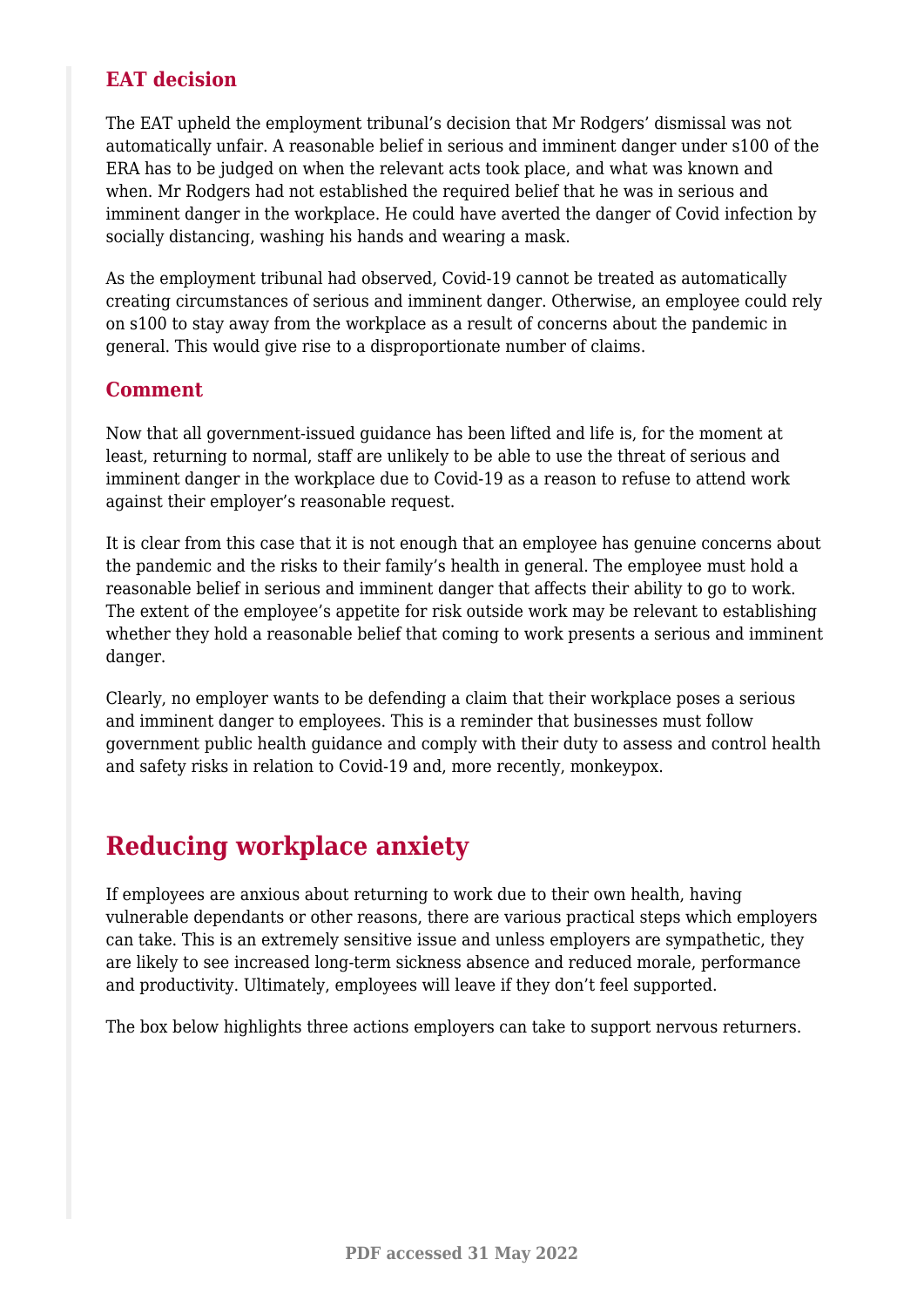### **Key actions to support anxious employees**

#### **Keep lines of communication open**

Communication with anxious employees will be crucial if employers want to encourage them to attend the workplace more regularly. That might mean ensuring that they understand the health and safety measures that have been taken to protect employees in the workplace.

Having one-on-one conversations with concerned employees will help employers to understand what the root causes of their issues are. It could be a medical vulnerability, the need to care for a dependant, the cost of the commute as energy prices rise, crowded public transport or concerns about work-life balance. Or it could just be force of habit that is keeping them away from the office. Whatever the issues, open communication can help employers address those concerns and put a plan in place to support the employees.

#### **Remind employees of the benefits**

Reminding employees of the benefits of being with their colleagues in the office can help to improve attendance. While a single sandwich lunch is unlikely to get everyone rushing back to their desks, a regular programme of opportunities to get together may result in a shift in thinking and a more sustained return. It has been an isolating couple of years for some and the energy that comes from getting together in a group cannot be replicated on Zoom.

### **Mental health support**

Anxious returners might be more inclined to seek support from a trusted colleague rather than from human resources or a supervisor. Some offices are training employees as mental health first aiders, while some are empowering employees to support each other through buddying or mentoring schemes. If someone is having a difficult time, their colleague might be more likely to spot that and can direct them to resources that can offer them meaningful support.

### **The future**

Although the past couple of years have been challenging for businesses and their employees, many are now finding their feet again as the world returns to some semblance of normality. Some companies are ultimately looking for employees to be back in the office full time, while others are retaining some flexibility. For those moving towards a return to the workplace, managing anxious returners now should pay dividends in the long term.